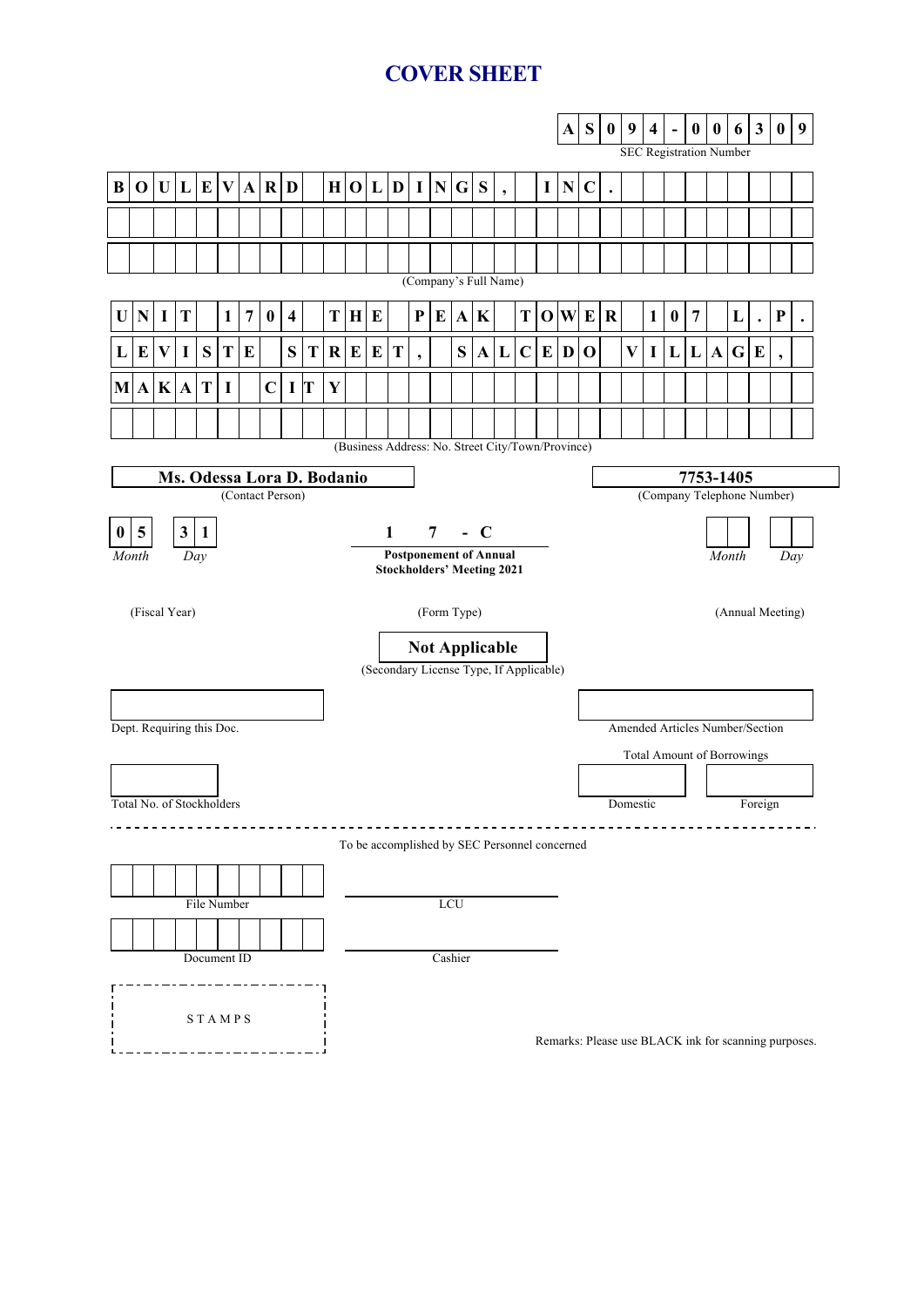## **SEC FORM 17-C**

#### **CURRENT REPORT UNDER SECTION 17 OF THE SECURITIES REGULATION CODE AND SRC RULE 17 THEREUNDER**

#### 1. **November 11, 2021**

Date of Report (Date of earliest event reported)

2. SEC Identification No **AS094-006309** 3. BIR Tax Identification No. **004-451-425- 000**

4. Exact name of issuer as specified in its charter **BOULEVARD HOLDINGS, INC.**

| 5. Makati City                             |  | 6. ( ) (SEC Use         |
|--------------------------------------------|--|-------------------------|
| only)                                      |  |                         |
| Province, Country or other jurisdiction of |  | Industry Classification |
| Code:                                      |  |                         |
| Incorporation or organization              |  |                         |

### **7. Unit 1704 The Peak Tower, 107 L.P. Leviste St., Salcedo Village, Makati City** Address of principal office **Postal Code 1227**

## 8 **(632) 7753-1405 to 09**

Issuer's telephone number, including area code

#### 9. **Not applicable**

Former name, former, address, and former fiscal year, if changed since last report

10. Securities registered pursuant to Section 8 & 12 of the SRC, or Sec 4 and 8 of the RSA

#### **a) Authorized Capital Stock Title of Each Class**

| Common shares,                          | ₽.10 par value | 12,000,000,000 shares<br>1,200,000,000 ₽ 1, |
|-----------------------------------------|----------------|---------------------------------------------|
| b) Issued and Outstanding               |                |                                             |
| Common shares, $\sqrt{P}$ .10 par value |                | 12,000,000,000 shares                       |

Amount =P1,200,000,000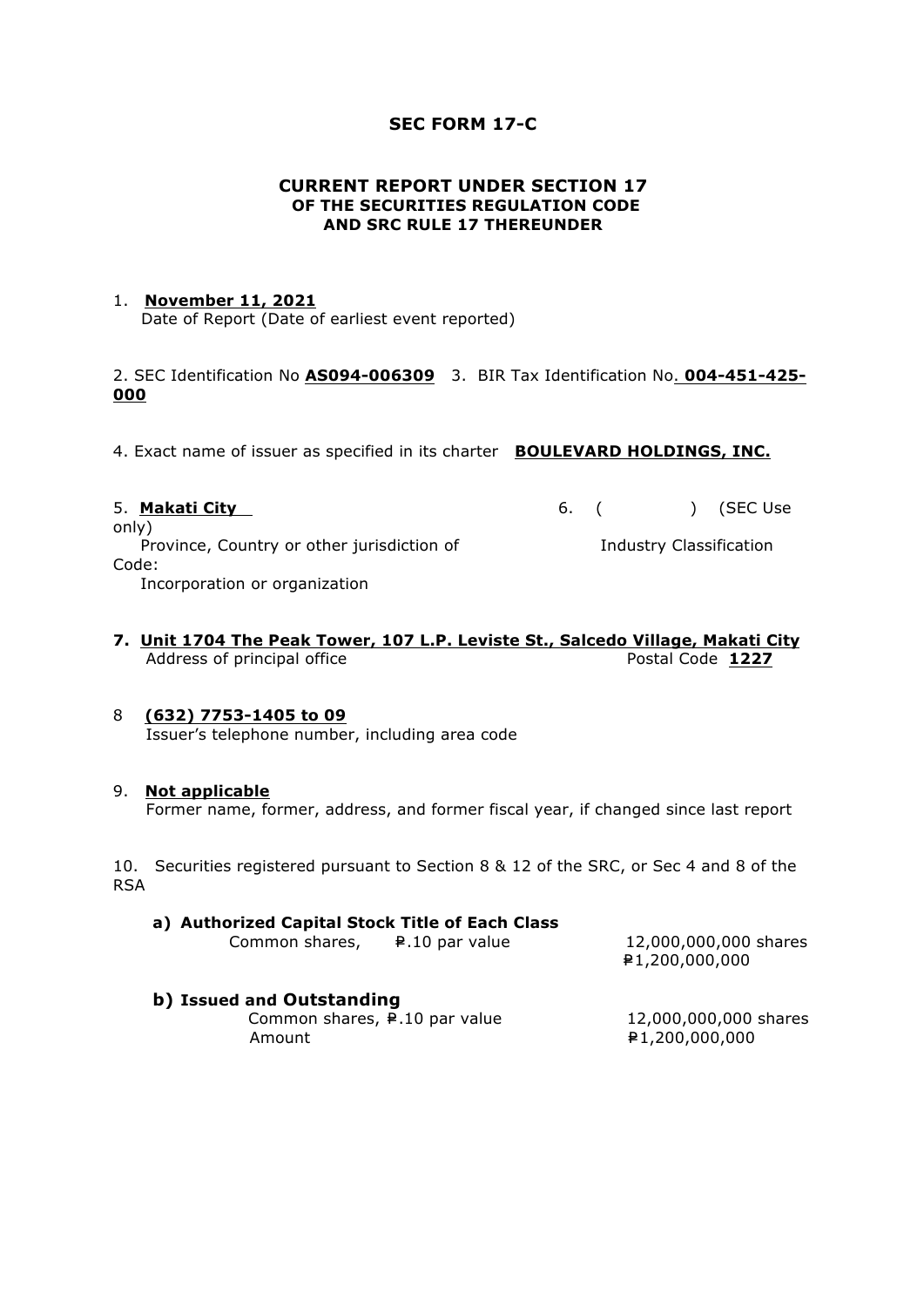11. Indicate the item numbers reported herein:

Item 9 Others

Please be advised that the annual stockholders' meeting of **Boulevard Holdings, Inc.** (the "Company"), with fiscal year ending May 31, 2021 has been postponed to give the Company sufficient time to prepare for the additional matters, which may have to be presented to the stockholders.

The Board shall convene at a later date to determine the exact date, time and venue of the annual stockholders' meeting as well as the record date.

#### **SIGNATURE**

Pursuant to the requirements of the Securities Regulation Code, the issuer has duly caused this report to be signed on its behalf by the undersigned hereunto duly authorized.

## **BOULEVARD HOLDINGS, INC. Registrant**

**By: ODESSA LORA D. BODANIO Head of Finance and Chief Corporate Information Officer** 

**November 11, 2021**